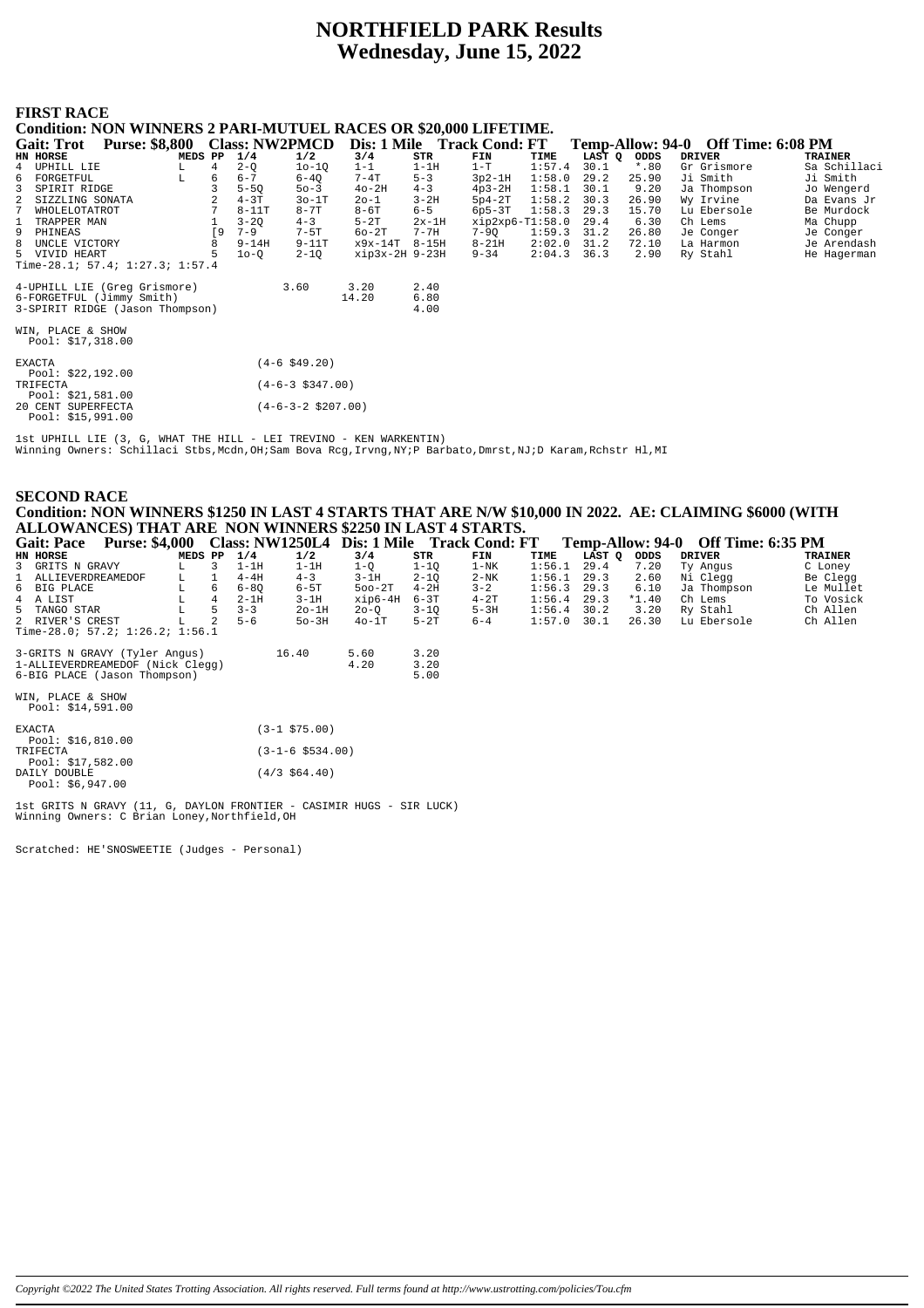### **THIRD RACE** Condition: FILLIES & MARES NON WINNERS 1 PARI-MUTUEL RACE OR \$10,000 LIFETIME. AE: N/W 2 PM RACES OR \$20,000 LIFETIME. CLAIMING PRICE \$15,000 (WITH ALLOWANCES).

| .                                          |         |           |                       |           |           |                                             |        |        |         |                                    |                |
|--------------------------------------------|---------|-----------|-----------------------|-----------|-----------|---------------------------------------------|--------|--------|---------|------------------------------------|----------------|
| <b>Gait: Trot</b><br><b>Purse: \$7,500</b> |         |           |                       |           |           | Class: FMNW1PMCD Dis: 1 Mile Track Cond: FT |        |        |         | Temp-Allow: 94-0 Off Time: 7:04 PM |                |
| <b>HN HORSE</b>                            | MEDS PP | 1/4       | 1/2                   | 3/4       | STR       | FIN                                         | TIME   | LAST Q | ODDS    | <b>DRIVER</b>                      | <b>TRAINER</b> |
| 8<br>MOOLA MAKIN CONNIE                    | 8       | $2-Q$     | $2-1H$                | $3 - 1H$  | $2-1T$    | $1-H$                                       | 1:58.2 | 30.2   | 2.50    | Gr Grismore                        | To Troyer      |
| 5<br>MERIT                                 |         | $10-0$    | $1-1H$                | $1-T$     | $1-1T$    | 2-H                                         | 1:58.2 | 30.3   | $*1.60$ | Ry Stahl                           | Is Shrake      |
| $\overline{4}$<br>MYDADDYHASABEARD         | 4       | $3 - 2H$  | $3 - 3$               | $5 - 3$   | $5-4T$    | $3-1T$                                      | 1:58.4 | 30.2   | 10.10   | Ch Lems                            | Th Hall        |
| CHROME CHIP                                |         | $9 - 16$  | $9 - 15T$             | $70 - 12$ | 6-7T      | $4 - 30$                                    | 1:59.0 | 28.4   | 31.40   | Cr Hershberger                     | Cr Hershberger |
| CHARLOTTE'S FANCY<br>$\mathbf{1}$          |         | $4-3T$    | $40 - 4$              | 20-T      | $3 - 3Q$  | $5 - 3Q$                                    | 1:59.0 | 31.0   | 2.60    | Lu Ebersole                        | Ma Burkholder  |
| 9<br>THE WARDEN'S DEN                      | [9      | $5-5H$    | $5-5T$                | $40 - 20$ | $4 - 40$  | $6-4H$                                      | 1:59.1 | 31.0   | 18.80   | Ja Thompson                        | Ja Lupton      |
| $\mathbf{2}$<br>OH SO DREAMY               |         | $6 - 7T$  | $6 - 7T$              | $6 - 9$   | $7-8T$    | $7 - 7$                                     | 1:59.4 | 30.1   | 74.00   | Ji Smith                           | Ji Smith       |
| 6 BURNING HILL                             | 6       | $8 - 13H$ | $8-13T$               | $9 - 13H$ | $8-11T$   | $8 - 7H$                                    | 1:59.4 | 29.2   | 55.10   | Ja Baird                           | Da Miller      |
| 3 SHOOT FOR THE SKYE                       |         | $7 - 10$  | $7 - 100$             | $8 - 12$  | $9 - 15T$ | $9 - 180$                                   | 2:02.0 | 31.4   | 10.40   | Do Irvine Jr                       | Ro Weaver      |
| Time-28.3; 58.1; 1:27.4; 1:58.2            |         |           |                       |           |           |                                             |        |        |         |                                    |                |
| 8-MOOLA MAKIN CONNIE (Greg Grismore)       |         |           | 7.00                  | 3.40      | 2.60      |                                             |        |        |         |                                    |                |
| 5-MERIT (Ryan Stahl)                       |         |           |                       | 4.80      | 3.00      |                                             |        |        |         |                                    |                |
| 4-MYDADDYHASABEARD (Christopher Lems)      |         |           |                       |           | 4.00      |                                             |        |        |         |                                    |                |
|                                            |         |           |                       |           |           |                                             |        |        |         |                                    |                |
| WIN, PLACE & SHOW<br>Pool: $$16,453.00$    |         |           |                       |           |           |                                             |        |        |         |                                    |                |
|                                            |         |           |                       |           |           |                                             |        |        |         |                                    |                |
| <b>EXACTA</b>                              |         |           | $(8-5 \; $21.20)$     |           |           |                                             |        |        |         |                                    |                |
| Pool: \$19,801.00                          |         |           |                       |           |           |                                             |        |        |         |                                    |                |
| TRIFECTA                                   |         |           | $(8-5-4 \; $135.80)$  |           |           |                                             |        |        |         |                                    |                |
| Pool: \$17,927.00                          |         |           |                       |           |           |                                             |        |        |         |                                    |                |
| 20 CENT SUPERFECTA                         |         |           | $(8-5-4-7 \ $140.26)$ |           |           |                                             |        |        |         |                                    |                |
| Pool: \$13.184.00                          |         |           |                       |           |           |                                             |        |        |         |                                    |                |

1st MOOLA MAKIN CONNIE (3, F, BREAK THE BANK K - CONNIE - CONWAY HALL)<br>Winning Owners: Karen A Fread, Eighty Four, PA; James A Mims Jr, New Castle, PA

# **FOURTH RACE**

Condition: FILLIES & MARES NON WINNERS 1 PARI-MUTUEL RACE OR \$10,000 LIFETIME. AE: N/W 2 PM RACES OR \$20,000 LIFETIME. CLAIMING PRICE \$15,000 (WITH ALLOWANCES).  $\sim 10$ 

| <b>Gait: Pace</b>               | <b>Purse: \$7,500</b> |    |           |                                                            | Class: FMNW1PMCD Dis: 1 Mile |          | <b>Track Cond: FT</b> |        |        | Temp-Allow: 94-0 | <b>Off Time: 7:24 PM</b> |                |  |  |  |
|---------------------------------|-----------------------|----|-----------|------------------------------------------------------------|------------------------------|----------|-----------------------|--------|--------|------------------|--------------------------|----------------|--|--|--|
| HN HORSE                        | MEDS PP               |    | 1/4       | 1/2                                                        | 3/4                          | STR      | FIN                   | TIME   | LAST O | ODDS             | DRIVER                   | <b>TRAINER</b> |  |  |  |
| 1 SKYWAY BROOK                  |                       |    | $10 - 10$ | $1-1H$                                                     | $1 - 1$                      | $1 - 2$  | $1 - 1$               | 1:55.1 | 28.0   | $*$ .50          | Pa Beeler                | To Troyer      |  |  |  |
| 5 TOWNLINE ADIOS                |                       |    | $2 - 10$  | $2-1H$                                                     | $3-1T$                       | $2 - 2$  | $2 - 1$               | 1:55.2 | 27.4   | 8.40             | Lu Ebersole              | Me Schmucker   |  |  |  |
| 8 TAKES THE ROCK                |                       |    | $50-7T$   | $30 - 20$                                                  | $20 - 1$                     | $3-2T$   | $3 - 3T$              | 1:56.0 | 28.3   | 6.70             | Aa Merriman              | Bi Rhoades     |  |  |  |
| 2 MORNING MIRACLE               |                       |    | $7-9H$    | $50-3H$                                                    | $40 - 30$                    | $4 - 50$ | $4-5T$                | 1:56.2 | 28.3   | 28.00            | Do Irvine Jr             | La Clabaugh    |  |  |  |
| 9 FANCY HILL                    |                       | 19 | $6 - 80$  | $8 - 6$                                                    | $7 - 6H$                     | $7 - 70$ | $5-5T$                | 1:56.2 | 28.0   | 20.80            | Ry Stahl                 | Ja Weller      |  |  |  |
| 6 DRESS WESTERN                 |                       | б. | $4 - 5T$  | $6-4H$                                                     | $60 - 5$                     | $6 - 60$ | 6-6H                  | 1:56.2 | 28.1   | 27.40            | Ja Thompson              | Al Anderson    |  |  |  |
| 3 CHAMPAGNE LINE                | L                     |    | $8 - 11$  | $90 - 6T$                                                  | $900 - 9$                    | $8 - 90$ | $7-9H$                | 1:57.0 | 28.0   | 41.60            | Ju Irvine                | B Umholtz      |  |  |  |
| 4 MCSIZZLA                      |                       |    | $3 - 3T$  | $4 - 3$                                                    | $5-3T$                       | $5 - 50$ | $8 - 100$             | 1:57.1 | 29.1   | 4.70             | Gr Grismore              | Je Roegner     |  |  |  |
| 7 ABOVE THE RADAR               |                       |    | $9 - 130$ | $70 - 5$                                                   | $80 - 8H$                    | $9 - 10$ | $9 - 13$              | 1:57.4 | 29.0   | 31.10            | Ch Lems                  | Co Deyermand   |  |  |  |
| Time-27.3; 58.0; 1:27.1; 1:55.1 |                       |    |           |                                                            |                              |          |                       |        |        |                  |                          |                |  |  |  |
|                                 |                       |    |           | $1$ CKVWAY BBOOK (Botroigh Boolom)<br>2.00<br>ຳ າ∩<br>2.10 |                              |          |                       |        |        |                  |                          |                |  |  |  |

| 1-SKYWAY BROOK (Patrick Beeler)   | 3.00 | 2.20 | 2.10 |
|-----------------------------------|------|------|------|
| 5-TOWNLINE ADIOS (Luke Ebersole)  |      | 3.40 | 2.60 |
| 8-TAKES THE ROCK (Aaron Merriman) |      |      | 3.40 |

WIN, PLACE & SHOW<br>Pool: \$17,717.00

| <b>EXACTA</b>      |                    | $(1 - 5 \, \text{S}9.20)$ |
|--------------------|--------------------|---------------------------|
|                    | Pool: $$20,463.00$ |                           |
| TRIFECTA           |                    | $(1 - 5 - 8 \ $53.60)$    |
|                    | Pool: \$20,856.00  |                           |
| 20 CENT SUPERFECTA |                    | $(1-5-8-2 \cdot $44.22)$  |
|                    | Pool: $$14,953.00$ |                           |

1st SKYWAY BROOK (3, F, JK ENDOFANERA - BIKINI BEACH - SOMEBEACHSOMEWHERE)<br>Winning Owners: Rodney A Troyer, Lagrange, IN; Tobias P Troyer, Northfield, OH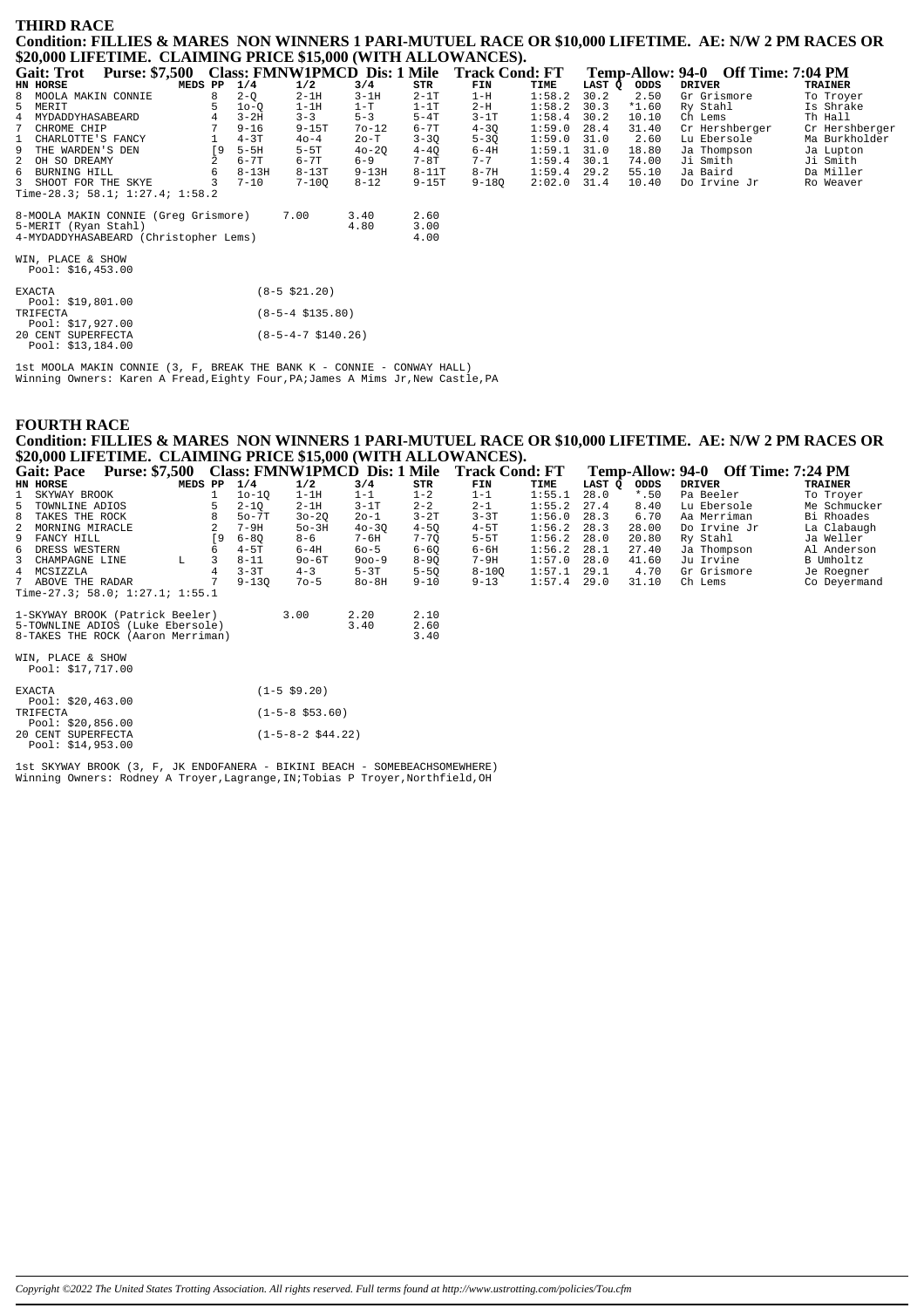| <b>FIFTH RACE</b><br>Condition: NON WINNERS 7 PARI-MUTUEL RACES OR \$40,000 LIFETIME. CLAIMING PRICE \$30,000 (WITH<br>ALLOWANCES). |         |               |                                                                                 |              |                      |           |        |        |         |                                    |                |
|-------------------------------------------------------------------------------------------------------------------------------------|---------|---------------|---------------------------------------------------------------------------------|--------------|----------------------|-----------|--------|--------|---------|------------------------------------|----------------|
| <b>Gait: Trot</b><br><b>Purse: \$9,800</b>                                                                                          |         |               | Class: 30000CLNW7 Dis: 1 Mile Track Cond: FT                                    |              |                      |           |        |        |         | Temp-Allow: 94-0 Off Time: 7:44 PM |                |
| HN HORSE                                                                                                                            | MEDS PP | 1/4           | 1/2                                                                             | 3/4          | STR                  | FIN       | TIME   | LAST Q | ODDS    | <b>DRIVER</b>                      | <b>TRAINER</b> |
| 5<br>BACARDI                                                                                                                        | L.      | $20 - 1$<br>4 | $1-1H$                                                                          | $1 - 20$     | $1 - 2$              | $1-1T$    | 1:55.2 | 30.0   | $*$ .40 | Aa Merriman                        | Sa Schillaci   |
| LIZBETH                                                                                                                             |         |               | $3-2T$<br>$3-2T$                                                                | $3 - 4$      | $3 - 4H$             | $2 - 1T$  | 1:55.4 | 29.3   | 16.10   | Do Irvine Jr                       | Cr Hershberger |
| 6<br>JOHNNY BOY                                                                                                                     |         | $1 - 1$       | $2 - 1H$                                                                        | $2 - 2Q$     | $2 - 2$              | $3 - 2Q$  | 1:55.4 | 30.0   | 5.20    | Hu Myers                           | J Miller       |
| 9<br>WISHFUL MAR                                                                                                                    |         | $4 - 4$       | $5 - 4$                                                                         | $5-5H$       | $4-6H$               | $4-2H$    | 1:55.4 | 29.2   | 9.70    | Lu Ebersole                        | Je Millner     |
| <b>BENS BUCKEYE</b>                                                                                                                 |         | $7 - 9$       | $7 - 5Q$                                                                        | $7 - 7$      | $6 - 80$             | $5-4H$    | 1:56.1 | 29.2   | 24.30   | Gr Grismore                        | Ro Eidens      |
| JL CHOOCHOOTRAIN<br>$\overline{4}$<br>L                                                                                             |         | 3<br>$5-5H$   | $40-2T$                                                                         | $40-4H$      | $5 - 7$              | $6 - 60$  | 1:56.3 | 30.2   | 10.10   | Ch Lems                            | Ma Chupp       |
| L.<br>BEST TIME HANOVER<br>3                                                                                                        |         | 2             | $6 - 70$<br>$60 - 4$                                                            | $60 - 60$    | $7 - 8Q$             | $7 - 8$   | 1:57.0 | 30.2   | 12.00   | Ry Stahl                           | Jo Oliverio    |
| 8 MANSIONONTHEHILL<br>Time-27.3; 57.0; $1:25.2$ ; $1:55.2$                                                                          |         | $8 - 11$      | $8 - 80$                                                                        | $8 - 10$     | $8-10T$              | $8 - 12H$ | 1:57.4 | 30.2   | 78.20   | Ja Thompson                        | He Beachy      |
| 5-BACARDI (Aaron Merriman)<br>2-LIZBETH (Donald Irvine Jr)<br>6-JOHNNY BOY (Hunter Myers)                                           |         |               | 2.80                                                                            | 2.20<br>5.40 | 2.10<br>4.20<br>2.80 |           |        |        |         |                                    |                |
| WIN, PLACE & SHOW<br>Pool: \$12,374.00                                                                                              |         |               |                                                                                 |              |                      |           |        |        |         |                                    |                |
| <b>EXACTA</b><br>Pool: $$16,224.00$                                                                                                 |         |               | $(5-2 \, $21.40)$                                                               |              |                      |           |        |        |         |                                    |                |
| TRIFECTA<br>Pool: \$15,834.00                                                                                                       |         |               | $(5-2-6$ \$88.40)                                                               |              |                      |           |        |        |         |                                    |                |
| 20 CENT SUPERFECTA<br>Pool: \$11,512.00                                                                                             |         |               | $(5-2-6-9$ \$42.18)                                                             |              |                      |           |        |        |         |                                    |                |
| PICK FOUR<br>Pool: $$15,048.00$                                                                                                     |         |               | $(3/8/1/1, 5 \text{ } 51 \text{ } (4 \text{ } 0F \text{ } 4) \text{ } $136.80)$ |              |                      |           |        |        |         |                                    |                |
| $1 \rightarrow +$ התתגרוג עובדה עם התחתמה של החיים המדינות החיים המדינות המחירה ב-1                                                 |         |               |                                                                                 |              |                      |           |        |        |         |                                    |                |

 $1st$  BACARDI  $(4, G,$  SOUTHWIND FRANK - STRAWBERRY WINE - KADABRA) Winning Owners: Super Mile LLC, Blasdell, NY

Scratched: LOUS FLASHY DANCER (Veterinarian - Sick)

# **SIXTH RACE** Condition: NON WINNERS 1 PARI-MUTUEL RACE OR \$10,000 LIFETIME. AE: N/W 2 PM RACES OR \$20,000 LIFETIME. CLAIMING PRICE \$15,000 (WITH ALLOWANCES).

| <b>Gait: Pace</b>                      | <b>Purse: \$7,500</b> |         |   |          | <b>Class: NW1PMCD</b>  | Dis: 1 Mile |          | Track Cond: FT |        |      |             | Temp-Allow: 90-0 Off Time: 8:05 PM |              |
|----------------------------------------|-----------------------|---------|---|----------|------------------------|-------------|----------|----------------|--------|------|-------------|------------------------------------|--------------|
| HN HORSE                               |                       | MEDS PP |   | 1/4      | 1/2                    | 3/4         | STR      | FIN            | TIME   |      | LAST Q ODDS | DRIVER                             | TRAINER      |
| 6 SAID MY NAME                         |                       | L       | 6 | $1 - 10$ | $1-1H$                 | $3-1T$      | $2-T$    | $1 - 1$        | 1:56.4 | 31.2 | 2.70        | Aa Merriman                        | C Loney      |
| 5 BIG SANCHINO                         |                       |         |   | $3 - 3T$ | $3 - 3H$               | $20 - 1$    | $1-T$    | $2 - 1$        | 1:57.0 | 31.4 | $*1.30$     | Hu Myers                           | B Umholtz    |
| DANCING MACHINE<br>$\mathbf{1}$        |                       |         |   | $2 - 10$ | $2-1H$                 | $40-2T$     | $4-2T$   | $3-1T$         | 1:57.1 | 31.3 | 4.10        | Ch Myers                           | Kr Rickert   |
| 3 WHISKI PLAYER                        |                       |         |   | $4 - 6$  | $4 - 50$               | $50-4T$     | $5 - 50$ | $4-4H$         | 1:57.3 | 31.3 | 59.90       | Ch Lems                            | Je Carpenter |
| 7 TOMMY SHELBY                         |                       | L       | 7 | $7 - 16$ | $7 - 15$               | $70-15T$    | 7-170    | $5 - 26$       | 2:02.0 | 33.4 | 73.80       | Ry Stahl                           | Ch Allen     |
| 2 CAMBER ART                           |                       |         |   | $5 - 9$  | $6 - 9$                | $6-14T$     | 6-170    | 6-29H          | 2:02.3 | 34.3 | 47.60       | Ti Deaton                          | La Clabaugh  |
| 4 ROCKIN REGGIE                        |                       | L       | 4 | $6-11H$  | $50-6H$                | $100-1$     | $x3x-1T$ | $7 - 29T$      | 2:02.4 | 37.4 | 2.50        | An Lake                            | Am Mills     |
| Time-27.1; 55.4; 1:25.0; 1:56.4        |                       |         |   |          |                        |             |          |                |        |      |             |                                    |              |
| 6-SAID MY NAME (Aaron Merriman)        |                       |         |   |          | 7.40                   | 3.20        | 2.80     |                |        |      |             |                                    |              |
| 5-BIG SANCHINO (Hunter Myers)          |                       |         |   |          |                        | 3.00        | 2.60     |                |        |      |             |                                    |              |
| 1-DANCING MACHINE (Christian Myers)    |                       |         |   |          |                        |             | 2.40     |                |        |      |             |                                    |              |
| WIN, PLACE & SHOW<br>Pool: \$16,217.00 |                       |         |   |          |                        |             |          |                |        |      |             |                                    |              |
|                                        |                       |         |   |          |                        |             |          |                |        |      |             |                                    |              |
| <b>EXACTA</b><br>Pool: \$17,139.00     |                       |         |   |          | $(6 - 5 \ $23.20)$     |             |          |                |        |      |             |                                    |              |
| TRIFECTA<br>.                          |                       |         |   |          | $(6 - 5 - 1 \ $65.40)$ |             |          |                |        |      |             |                                    |              |

TRIFECTA<br>Pool: \$23,900.00<br>PICK THREE  $(1/1, 5/6 \; \text{$1 (3 OF 3) $9.70)}$  $Pool: $4,828.00$ 

Ist SAID MY NAME (4, G, WELL SAID - MY SWEET LORELEI - NOBLELAND SAM)<br>Winning Owners: James L Joyner, Doylestown, OH

#### **SEVENTH RACE**

# Condition: NON WINNERS \$3500 IN LAST 4 STARTS. AE: CLAIMING \$10,000 (WITH ALLOWANCES)

| Gait: Pace                      | <b>Purse: \$7,000</b> |         |    |           | Class: NW3500L4 | Dis: 1 Mile |           | <b>Track Cond: FT</b> |               | Temp-Allow: 90-0 |         | Off Time: 8:33 PM |                |
|---------------------------------|-----------------------|---------|----|-----------|-----------------|-------------|-----------|-----------------------|---------------|------------------|---------|-------------------|----------------|
| HN HORSE                        |                       | MEDS PP |    | 1/4       | 1/2             | 3/4         | STR       | FIN                   | TIME          | LAST O           | ODDS    | DRIVER            | <b>TRAINER</b> |
| 3 ART'S DRAGON                  |                       | - 12    |    | $1-1H$    | $1-1H$          | $1 - 10$    | $1-1T$    | 1-NS                  | 1:52.4        | 29.2             | $*$ .40 | Aa Merriman       | Bi Rhoades     |
| 2 BILLY LINCOLN N               |                       | L.      | 2  | $3 - 40$  | $3 - 3H$        | $3-2H$      | $3-1T$    | $2-\text{NS}$         | 1:52.4        | 29.0             | 8.30    | Ni Clegg          | C Loney        |
| 4 RAVE REVIEWS                  |                       | L       | 4  | $2 - 1$ H | $2-1H$          | $2 - 10$    | $2-1T$    | $3 - 20$              | 1:53.1        | 29.3             | 3.20    | Ry Stahl          | St Main        |
| 8 NORTHERN SPY                  |                       | L       | 8  | $8 - 13H$ | $80-11T$        | 6-7H        | $4-4H$    | $4-3T$                | 1:53.3        | 28.4             | 20.40   | Hu Myers          | Mi Myers       |
| 7 ZINNY MACH N                  |                       | L.      |    | $7 - 12$  | $50-7H$         | $50-5T$     | $6 - 50$  | $5 - 6$               | 1:54.0        | 29.2             | 17.30   | Lu Ebersole       | Jo Miller      |
| 5 VINTAGE GRAND                 |                       | L       | 5. | $4 - 7T$  | $4 - 5$         | $40 - 40$   | $5 - 5$   | $6 - 60$              | 1:54.0        | 29.4             | 12.00   | Ke Kash           | Ke Kash Jr     |
| 6 DRAGON RULER                  |                       | L.      | -6 | $6 - 10T$ | $7-11T$         | $7 - 10$    | $7-6T$    | 7-6H                  | 1:54.0        | 28.3             | 64.80   | Ty Angus          | C Loney        |
| 1 STARTIN SOMETHING             |                       | L.      |    | $5 - 90$  | 6-10H           | $8 - 20$    | $8 - 21T$ | $8 - 44T$             | $2:01.4$ 34.2 |                  | 92.90   | Ja Baird          | To Vosick      |
| Time-26.4; 55.2; 1:23.2; 1:52.4 |                       |         |    |           |                 |             |           |                       |               |                  |         |                   |                |
| 3-ART'S DRAGON (Aaron Merriman) |                       |         |    |           | 2.80            | 2.40        | 2.10      |                       |               |                  |         |                   |                |
| 2-BILLY LINCOLN N (Nick Clegg)  |                       |         |    |           |                 | 4.00        | 2.60      |                       |               |                  |         |                   |                |
| 4-RAVE REVIEWS (Ryan Stahl)     |                       |         |    |           |                 |             | 2.10      |                       |               |                  |         |                   |                |

| WIN, PLACE & SHOW<br>Pool: \$24,587.00   |                           |
|------------------------------------------|---------------------------|
| <b>EXACTA</b>                            | $(3-2 \; \text{S}12.80)$  |
| Pool: $$32,385.00$<br>TRIFECTA           | $(3-2-4 \text{ } $25.00)$ |
| Pool: $$34,353.00$<br>20 CENT SUPERFECTA | $(3-2-4-8 \text{ }59.10)$ |
| Pool: \$24,768.00                        |                           |

lst ART'S DRAGON (9, G, DRAGON AGAIN - WESTERN POWERFUL - WESTERN HANOVER)<br>Winning Owners: Vip Internet Stable LLC, Piscataway, NJ; Arthur W Duran Jr, Poland, OH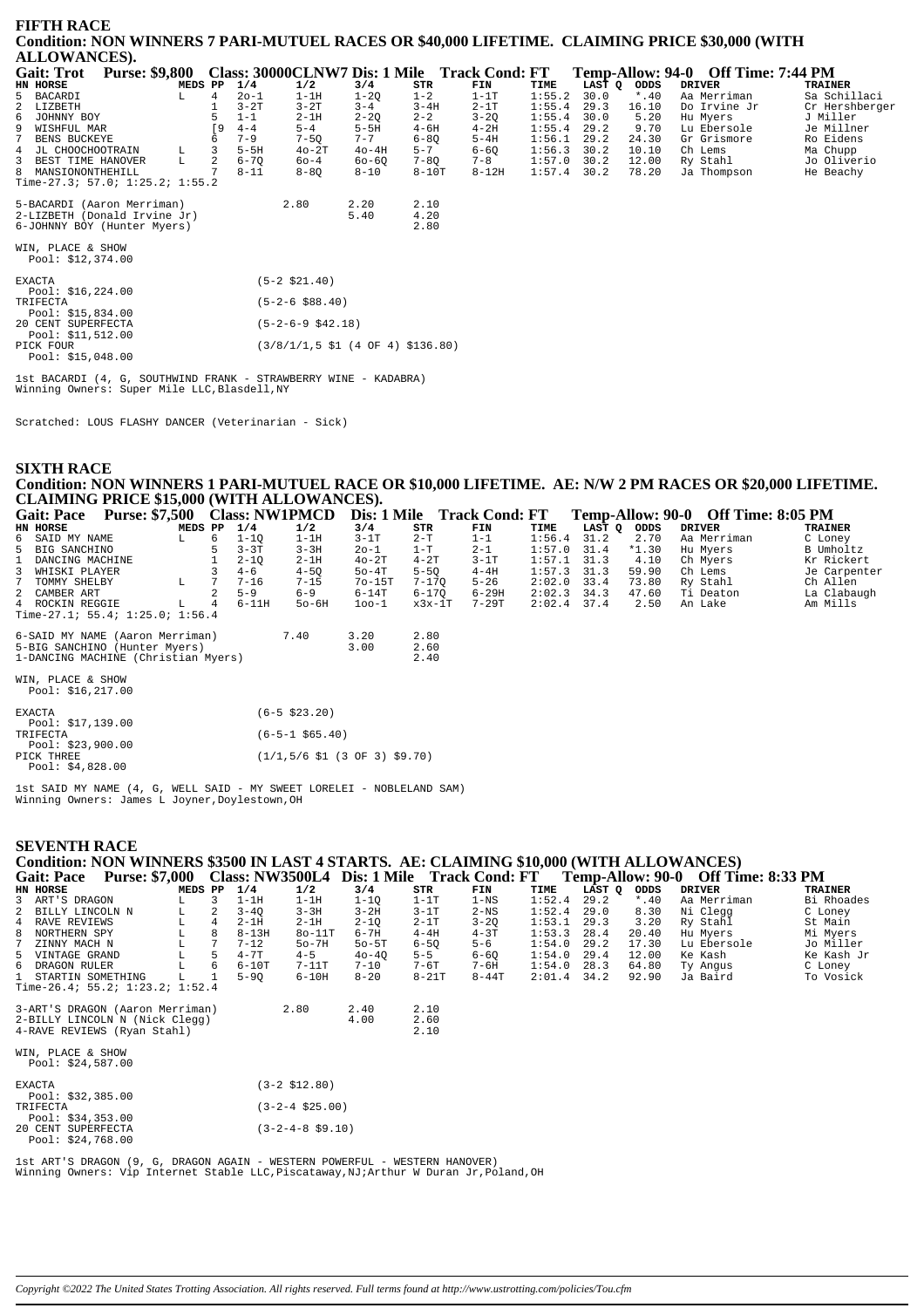| <b>EIGHTH RACE</b><br><b>Condition: NON WINNERS 1 PARI-MUTUEL RACE OR \$10,000 LIFETIME.</b> |                |                    |                      |          |                            |           |        |      |             |  |                                    |                |  |
|----------------------------------------------------------------------------------------------|----------------|--------------------|----------------------|----------|----------------------------|-----------|--------|------|-------------|--|------------------------------------|----------------|--|
|                                                                                              |                |                    |                      |          |                            |           |        |      |             |  |                                    |                |  |
| Purse: \$7,500 Class: NW1PMCD<br><b>Gait: Trot</b>                                           |                |                    |                      |          | Dis: 1 Mile Track Cond: FT |           |        |      |             |  | Temp-Allow: 90-0 Off Time: 8:59 PM |                |  |
| HN HORSE                                                                                     | MEDS PP        | 1/4                | 1/2                  | 3/4      | STR                        | FIN       | TIME   |      | LAST Q ODDS |  | <b>DRIVER</b>                      | <b>TRAINER</b> |  |
| 6 WISHING ITSME                                                                              | 6              | $1-2H$             | $1 - 2Q$             | $1-2H$   | $1 - 1Q$                   | $1 - 2$   | 1:56.1 | 30.1 | 16.40       |  | Do Irvine Jr                       | Ro Weaver      |  |
| 5<br>CHIPETER                                                                                | 5              | $2 - 2H$           | $2 - 2Q$             | $2 - 2H$ | $2 - 1Q$                   | $2 - 2$   | 1:56.3 | 30.1 | 4.60        |  | Hu Myers                           | Mi Myers       |  |
| L<br>2<br>DUNDEE'STOP CHOICE                                                                 | $\overline{a}$ | $3 - 5$            | $3 - 3H$             | $3 - 6H$ | $3 - 6Q$                   | $3 - 7Q$  | 1:57.3 | 30.2 | 17.90       |  | Do Mc Kirgan                       | B Umholtz      |  |
| GLOBAL CYCLONE<br>8<br>L                                                                     | 8              | $4 - 8$            | $4-8H$               | $40 - 8$ | $4 - 7T$                   | $4-9Q$    | 1:58.0 | 30.2 | 6.40        |  | Ry Stahl                           | Je Conger      |  |
| 3<br>GO GO ANDY                                                                              |                | $6 - 16$           | $50-18H$             | $5 - 20$ | $5-15T$                    | $5 - 16H$ | 1:59.2 | 29.2 | 29.60       |  | Lu Ebersole                        | Je Millner     |  |
| MIDNITE EXPRESS G<br>9<br>L.                                                                 |                | $[9X \times 9-47]$ | $8 - 44H$            | $8 - 44$ | $8-DIS$                    | $6 - 45$  | 2:05.1 | 30.2 | $*1.90$     |  | Ch Lems                            | Ma Burkholder  |  |
| 4 DECADENT                                                                                   |                | $X4X$ 8-40         | $7 - 34H$            | $6 - 36$ | $6-DIS$                    | $7 - 47T$ | 2:05.4 | 32.3 | 2.60        |  | Gr Grismore                        | He Hagerman    |  |
| $\mathbf{1}$<br>FORKY                                                                        |                | $x7x-30$           | $9 - 56H$            | $9 - 59$ | $9-DIS$                    | $8-DIS$   | 0:00.0 | 00.0 | 6.20        |  | Do Sherman                         | Je Roegner     |  |
| $7^{\circ}$<br>WHIMSICAL KID<br>L.                                                           |                | $5 - 14$           | $6 - 19H$            | $7 - 40$ | $7-DIS$                    | $9-DIS$   | 0:00.0 | 00.0 | 127.90      |  | Ja Thompson                        | Le Mullet      |  |
| Time-28.1; $57.2$ ; $1:26.0$ ; $1:56.1$                                                      |                |                    |                      |          |                            |           |        |      |             |  |                                    |                |  |
| 6-WISHING ITSME (Donald Irvine Jr)                                                           |                |                    | 34.80                | 13.60    | 8.40                       |           |        |      |             |  |                                    |                |  |
| 5-CHIPETER (Hunter Myers)                                                                    |                |                    |                      | 5.00     | 4.20                       |           |        |      |             |  |                                    |                |  |
| 2-DUNDEE'STOP CHOICE (Don Mc Kirgan)                                                         |                |                    |                      |          | 10.00                      |           |        |      |             |  |                                    |                |  |
| WIN, PLACE & SHOW                                                                            |                |                    |                      |          |                            |           |        |      |             |  |                                    |                |  |
| Pool: $$26, 288.00$                                                                          |                |                    |                      |          |                            |           |        |      |             |  |                                    |                |  |
|                                                                                              |                |                    |                      |          |                            |           |        |      |             |  |                                    |                |  |
| <b>EXACTA</b>                                                                                |                |                    | $(6-5 \; $315.80)$   |          |                            |           |        |      |             |  |                                    |                |  |
| Pool: \$30,704.00                                                                            |                |                    |                      |          |                            |           |        |      |             |  |                                    |                |  |
| TRIFECTA                                                                                     |                |                    | $(6-5-2 \ $2805.80)$ |          |                            |           |        |      |             |  |                                    |                |  |
| Pool: $$31,703.00$                                                                           |                |                    |                      |          |                            |           |        |      |             |  |                                    |                |  |
| 20 CENT SUPERFECTA                                                                           |                |                    | (6-5-2-8 \$1096.00)  |          |                            |           |        |      |             |  |                                    |                |  |

lst WISHING ITSME (3, F, WISHING STONE - ITSNOT U ITSME - INFINITIF)<br>Winning Owners: Rosy E Weaver, Beach City, OH; Heartland Acres, Walhonding, OH

#### **NINTH RACE** Condition: NON WINNERS 1 PARI-MUTUEL RACE OR \$10,000 LIFETIME. CLAIMING PRICE \$10,000 (WITH AT LOWANCES

|   | <b>Gait: Pace</b>                       | <b>Purse: \$4,000</b> |         |   |           |                      |           |          | Class: 10000CLNW1 Dis: 1 Mile Track Cond: FT |        |        |        |               | Temp-Allow: 90-0 Off Time: 9:30 PM |                |
|---|-----------------------------------------|-----------------------|---------|---|-----------|----------------------|-----------|----------|----------------------------------------------|--------|--------|--------|---------------|------------------------------------|----------------|
|   | HN HORSE                                |                       | MEDS PP |   | 1/4       | 1/2                  | 3/4       | STR      | FIN                                          | TIME   | LAST O | ODDS   | <b>DRIVER</b> |                                    | <b>TRAINER</b> |
| 6 | HEMP PROTEIN                            |                       | L.      | 6 | $1-2H$    | $1 - 8$              | $1 - 9$   | $1 - 8$  | $1 - 30$                                     | 1:55.0 | 30.3   | 1.30   |               | Aa Merriman                        | De Santantonio |
|   | MIKI FLIER                              |                       |         |   | $3 - 5$   | $4 - 11$             | $4 - 11$  | $3 - 10$ | $2 - 3Q$                                     | 1:55.3 | 29.0   | 6.60   | Ry Stahl      |                                    | Am Mills       |
| 8 | ROCKSTARS DYNAMITE                      |                       |         |   | $5 - 110$ | $30 - 9$             | $20 - 9$  | $2 - 8$  | $3-4T$                                       | 1:56.0 | 29.4   | 19.10  |               | Lu Ebersole                        | Je Schmucker   |
| 3 | SPEEDNBYSEASIDE                         |                       |         |   | $4 - 10$  | $50 - 12$            | $50-12H$  | $4 - 15$ | $4 - 12$                                     | 1:57.2 | 30.3   | $*.90$ |               | An Macdonald                       | Da Fuchs       |
|   | 2 R B G                                 |                       |         |   | $6 - 130$ | $6 - 17$             | $6 - 18H$ | $6 - 20$ | $5-15T$                                      | 1:58.1 | 30.1   | 25.40  |               | Do Irvine Jr                       | St Main        |
| 4 | DEALMETHATAGAIN                         |                       | L       | 4 | $2 - 2H$  | $2 - 8$              | $3 - 11$  | $5 - 16$ | $6-15T$                                      | 1:58.1 | 31.3   | 70.20  | Ni Clegg      |                                    | C Loney        |
| 5 | WILLY DILLY                             |                       |         |   | $8 - 190$ | $8 - 27$             | $80-29H$  | $7 - 36$ | $7 - 33H$                                    | 2:01.3 | 31.2   | 29.90  | An Lake       |                                    | Da Walski      |
|   | 7 MAXIMUM OVERDRIVE                     |                       | L       |   | $7-15T$   | $7 - 23$             | $7 - 28H$ | $8 - 38$ | $8-DIS$                                      | 0:00.0 | 00.0   | 67.00  | Hu Myers      |                                    | B Umholtz      |
|   | Time-27.1; $56.1$ ; $1:24.2$ ; $1:55.0$ |                       |         |   |           |                      |           |          |                                              |        |        |        |               |                                    |                |
|   | 6-HEMP PROTEIN (Aaron Merriman)         |                       |         |   |           | 4.60                 | 3.00      | 2.40     |                                              |        |        |        |               |                                    |                |
|   | 1-MIKI FLIER (Ryan Stahl)               |                       |         |   |           |                      | 4.40      | 3.20     |                                              |        |        |        |               |                                    |                |
|   | 8-ROCKSTARS DYNAMITE (Luke Ebersole)    |                       |         |   |           |                      |           | 7.00     |                                              |        |        |        |               |                                    |                |
|   |                                         |                       |         |   |           |                      |           |          |                                              |        |        |        |               |                                    |                |
|   | WIN, PLACE & SHOW                       |                       |         |   |           |                      |           |          |                                              |        |        |        |               |                                    |                |
|   | Pool: $$18,889.00$                      |                       |         |   |           |                      |           |          |                                              |        |        |        |               |                                    |                |
|   | <b>EXACTA</b>                           |                       |         |   |           | $(6-1$ \$25.20)      |           |          |                                              |        |        |        |               |                                    |                |
|   | Pool: $$20,679.00$                      |                       |         |   |           |                      |           |          |                                              |        |        |        |               |                                    |                |
|   | TRIFECTA                                |                       |         |   |           | $(6-1-8 \; $155.20)$ |           |          |                                              |        |        |        |               |                                    |                |

Pool: \$21,703.00<br>20 CENT SUPERFECTA<br>Pool: \$16,375.00 lst HEMP PROTEIN (3, F, WESTERN TERROR - APPLE KRISP - LIFE SIGN)<br>Winning Owners: Rising Stein Stables, LLC, Cortland, OH

 $(6-1-8-3$ \$37.16)

#### **TENTH RACE**

Pool: \$23,735.00

Condition: NON WINNERS 1 PARI-MUTUEL RACE OR \$10,000 LIFETIME. AE: N/W 2 PM RACES OR \$20,000 LIFETIME.<br>CLAIMING PRICE \$15,000 (WITH ALLOWANCES)

| CLAIMING FRICE \$15,000 (WITH ALLOWANCES). |         |    |                     |           |          |         |                                                          |        |               |         |                                     |                |
|--------------------------------------------|---------|----|---------------------|-----------|----------|---------|----------------------------------------------------------|--------|---------------|---------|-------------------------------------|----------------|
| <b>Gait: Trot</b>                          |         |    |                     |           |          |         | Purse: \$7,500 Class: NW1PMCD Dis: 1 Mile Track Cond: FT |        |               |         | Temp-Allow: 86-0 Off Time: 10:00 PM |                |
| HN HORSE                                   | MEDS PP |    | 1/4                 | 1/2       | 3/4      | STR     | FIN                                                      | TIME   | LAST O        | ODDS    | DRIVER                              | TRAINER        |
| 9 DOC'S SPIRIT                             |         | 9  | $4 - 4$             | $10 - 1$  | $1 - 8$  | $1 - 9$ | $1 - 120$                                                | 1:55.4 | 29.3          | $*1.20$ | Ch Lems                             | We Hershberger |
| 5 TURBO CAVIAR                             |         |    | $5 - 50$            | $5-4T$    | $40-9H$  | $2 - 9$ | $2 - 120$                                                | 1:58.1 | 30.1          | 9.90    | Lu Ebersole                         | Je Ebersole    |
| 8 ANDOVERTHECADDY                          |         |    | $6 - 70$            | $6 - 7T$  | $60-10T$ | $4-10H$ | $3 - 130$                                                | 1:58.2 | 30.0          | 37.30   | Gr Grismore                         | Je Roegner     |
| 1 TRACK THE ACTION                         |         |    | $2-1H$              | $3 - 2H$  | $5-10H$  | $5-12H$ | $4-15T$                                                  | 1:59.0 | 30.4          | 11.60   | Wy Irvine                           | Da Evans Jr    |
| 7 A TRUE DREAM                             |         | б. | 7-8T                | $7 - 100$ | 7-12H    | 7-18H   | $5 - 160$                                                |        | $1:59.0$ 30.2 | 53.40   | Do Irvine Jr                        | Ro Weaver      |
| 4 FLEX MANIA                               |         |    | $3 - 2T$            | $40 - 3H$ | $20 - 8$ | $3-9H$  | $6 - 17$                                                 | 1:59.1 | 31.2          | 5.40    | Ju Irvine                           | Da Edwards     |
| 3 CANT TOP ME                              |         |    | $1-1H$              | $2 - 1$   | $3-8T$   |         | xip6x-16Hx7x-38H                                         |        | $2:03.2$ 35.2 | 8.50    | Aa Merriman                         | J Miller       |
| 2 U GOTTA BE LEAF                          |         |    | $2x \times 8 - DIS$ | $8-DIS$   | 8-DIS    | 8-DIS   | 8-45T                                                    |        | $2:05.0$ 00.0 | 2.30    | Hu Myers                            | Mi Myers       |
| Time-28.2; 58.1; 1:26.1; 1:55.4            |         |    |                     |           |          |         |                                                          |        |               |         |                                     |                |

| 9-DOC'S SPIRIT (Christopher Lems) | 4.40 | 3.00 | 3.00  |
|-----------------------------------|------|------|-------|
| 5-TURBO CAVIAR (Luke Ebersole)    |      | 7.20 | 4.80  |
| 8-ANDOVERTHECADDY (Greg Grismore) |      |      | 10.20 |
|                                   |      |      |       |

WIN, PLACE & SHOW<br>Pool: \$22,148.00

| <b>EXACTA</b>                            | $(9 - 5 \text{ } $30.40)$                            |
|------------------------------------------|------------------------------------------------------|
| Pool: $$23, 219.00$<br>TRIFECTA          | $(9-5-8 \text{ } $439.40)$                           |
| Pool: $$26,623.00$<br>20 CENT SUPERFECTA | $(9-5-8-1 \; \text{S}183.36)$                        |
| Pool: $$19.691.00$<br>PICK FIVE          | $(6/3/6/6/6, 9 \; $1 \; (5 \; OF \; 5) \; $1198.80)$ |
| Pool: $$6,970.00$                        |                                                      |

lst DOC'S SPIRIT (3, G, SOUTHWIND SPIRIT - SUPER LILY - NEELY DUNN)<br>Winning Owners: Johns Racing Stable,Wooster,OH;Wesley D Hershberger,Dundee,OH

Scratched: PC'S CRUISER (Veterinarian - Sick)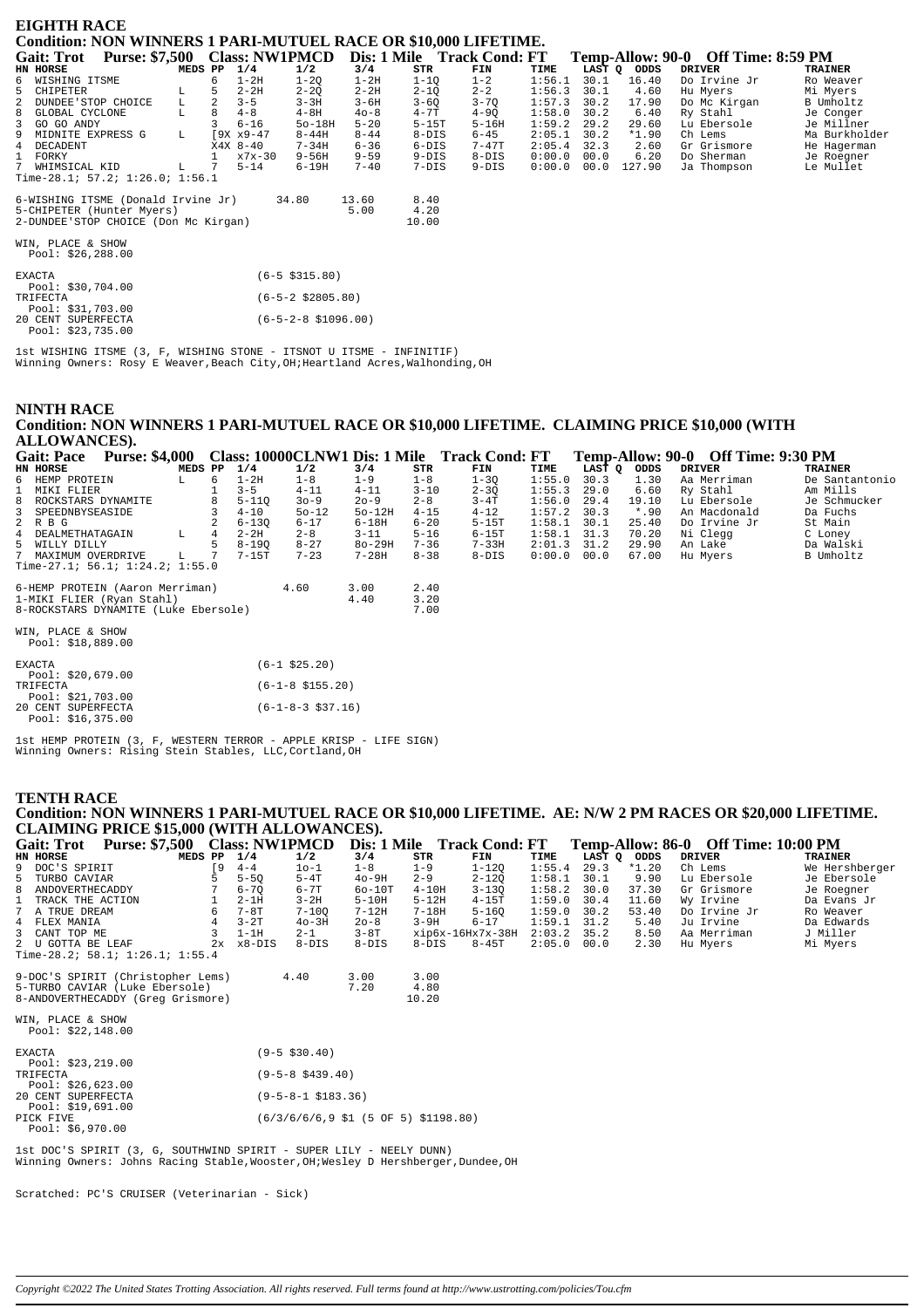## **ELEVENTH RACE** Condition: GUARANTEED \$10,000 PICK 4 STARTS HERE FILLIES & MARES NON WINNERS 2 PARI-MUTUEL RACES OR \$20,000 LIFETIME. CLAIMING PRICE \$15,000 (WITH ALLOWANCES).

| <b>Gait: Pace</b>                                    | <b>Purse: \$7,500</b> |         |   |           |                                                                              |            |         | Class: FM15000NW2 Dis: 1 Mile Track Cond: FT |               |        |         | Temp-Allow: 86-0 Off Time: 10:29 PM |                |
|------------------------------------------------------|-----------------------|---------|---|-----------|------------------------------------------------------------------------------|------------|---------|----------------------------------------------|---------------|--------|---------|-------------------------------------|----------------|
| HN HORSE                                             |                       | MEDS PP |   | 1/4       | 1/2                                                                          | 3/4        | STR     | FIN                                          | TIME          | LAST O | ODDS    | <b>DRIVER</b>                       | <b>TRAINER</b> |
| 6 I LACK COMPASSION                                  |                       |         | 6 | $3-2T$    | $3 - 3$                                                                      | $20 - 10$  | $2-Q$   | $1-HD$                                       | 1:56.3        | 29.4   | 3.50    | Lu Ebersole                         | Je Schmucker   |
| 2 PAYARA                                             |                       |         |   | $2-1H$    | $2-1T$                                                                       | $3-1H$     | $3-1H$  | $2-HD$                                       | 1:56.3        | 29.4   | 7.20    | Gr Grismore                         | Je Roegner     |
| 4 LUCKY TOWN                                         |                       | L.      | 4 | $1-1H$    | $1-1T$                                                                       | $1 - 10$   | $1 - Q$ | $3 - 3H$                                     | 1:57.1        | 30.3   | $*$ .40 | Aa Merriman                         | Jo Hochstetler |
| 1 LET ME BE CLEAR                                    |                       | L       |   | $4 - 4T$  | $4 - 5$                                                                      | $4 - 4$    | $4-3H$  | $4-3H$                                       | 1:57.1        | 29.4   | 18.40   | Ch Lems                             | Ma Zito        |
| 3 ALWAYS RAISIN HILL                                 |                       | L       |   | $5 - 6H$  | $6 - 70$                                                                     | $7 - 6$    | $5-5H$  | $5 - 6$                                      | 1:57.4        | 30.0   | 42.50   | Ju Irvine                           | Jo Cantrell    |
| 8 WESTERNMOTION                                      |                       |         |   | $8 - 110$ | $50 - 6$                                                                     | $50 - 5$   | 7-6H    | $6 - 90$                                     | 1:58.2        | 30.4   | 56.10   | An Macdonald                        | Is Shrake      |
| 7 CLIKCLAKDWNTHETRAK                                 |                       |         |   | $6 - 8$   | $7o-8H$                                                                      | $600 - 5H$ | 6-6     | 7-10T                                        | 1:58.4        | 31.1   | 9.60    | Hu Myers                            | B Umholtz      |
| 5 LEAPING DREAMS                                     |                       |         |   | $7 - 10$  | $8-10H$                                                                      | $8 - 9$    | $8-8T$  | $8 - 14$                                     | $1:59.2$ 31.0 |        | 56.90   | Ja Thompson                         | Am Wengerd     |
| Time-28.0; 57.3; 1:26.3; 1:56.3                      |                       |         |   |           |                                                                              |            |         |                                              |               |        |         |                                     |                |
| 6-I LACK COMPASSION (Luke Ebersole)                  |                       |         |   |           | 9.00                                                                         | 5.60       | 2.60    |                                              |               |        |         |                                     |                |
| 2-PAYARA (Greg Grismore)                             |                       |         |   |           |                                                                              | 8.00       | 3.00    |                                              |               |        |         |                                     |                |
| 4-LUCKY TOWN (Aaron Merriman)                        |                       |         |   |           |                                                                              |            | 2.10    |                                              |               |        |         |                                     |                |
| WIN, PLACE & SHOW<br>Pool: \$24,485.00               |                       |         |   |           |                                                                              |            |         |                                              |               |        |         |                                     |                |
| <b>EXACTA</b>                                        |                       |         |   |           | $(6-2 \, $72.40)$                                                            |            |         |                                              |               |        |         |                                     |                |
| Pool: $$29,495.00$<br>TRIFECTA<br>Pool: $$45,465.00$ |                       |         |   |           | $(6-2-4 \ $165.20)$                                                          |            |         |                                              |               |        |         |                                     |                |
| PICK THREE<br>Pool: $$6.403.00$                      |                       |         |   |           | $(6/6, 9/6 \text{ } $1 \text{ } (3 \text{ } 0F \text{ } 3) \text{ } $55.70)$ |            |         |                                              |               |        |         |                                     |                |

1st I LACK COMPASSION (4, M, SOMEBEACHSOMEWHERE - NORTHWEST HANOVER - WESTERN HANOVER)<br>Winning Owners: Rockstar Meadows, Spencerville, IN

#### **TWELFTH RACE**

# **Condition: NON WINNERS \$3500 IN LAST 4 STARTS.**

Gait: Trot Purse: \$7,000 Class: NW3500L4 Dis: 1 Mile Track Cond: FT Temp-Allow: 86-0 Off Time: 10:51 PM<br>EN HORSE MEDS PP 1/4 1/2 3/4 STR FIME TIME LAST Q ODDS DRIVER HN HORSE  $\frac{27}{3/4}$ TRAINER

| 6             | CHERRY PEEP                          |   | 6         | $1-1T$    | $1-T$                  | $1 - 1$  | $1 - 10$  | $1-T$     | 1:54.4 | 29.0 | $*1.10$ | Ry Stahl    | An Rickert     |  |  |
|---------------|--------------------------------------|---|-----------|-----------|------------------------|----------|-----------|-----------|--------|------|---------|-------------|----------------|--|--|
| 3             | ALAN                                 | L |           | $2-1T$    | $3-1H$                 | $3 - 10$ | $2 - 10$  | $2-T$     | 1:55.0 | 29.0 | 1.80    | Aa Merriman | Cr Hershberger |  |  |
| 5             | STORMONT PARK                        | L | 5         | $3 - 3T$  | $4-2H$                 | $5 - 3Q$ | $4 - 3Q$  | $3 - 4Q$  | 1:55.3 | 29.1 | 7.30    | Gr Grismore | Me O'Donnell   |  |  |
| 4             | TC'S HAPPY TIMES                     | L |           | $40 - 4T$ | $2o-T$                 | $20 - 1$ | $3 - 3$   | $4 - 6H$  | 1:56.0 | 30.0 | 8.20    | Ch Lems     | Ja Weller      |  |  |
| 9             | WILBERFORCE                          | L | <b>19</b> | $7-9H$    | $7 - 5T$               | $7 - 5$  | $5-5T$    | $5 - 70$  | 1:56.1 | 29.2 | 27.50   | Ch Myers    | Kr Rickert     |  |  |
| 8             | SOOT HANOVER                         | L |           | $9 - 130$ | $9 - 9$                | $9 - 8$  | $8 - 90$  | $6 - 7T$  | 1:56.2 | 29.0 | 29.40   | Ni Clegg    | Be Clegg       |  |  |
|               | MEETMEINTHEHALLWAY                   |   |           | $8 - 11$  | $8 - 7$                | $80 - 6$ | $7 - 9$   | $7-8T$    | 1:56.3 | 29.3 | 40.80   | Lu Ebersole | An Rickert     |  |  |
|               | EVERYROSEHASATHORN                   | L |           | $6 - 7H$  | $50-2T$                | $40 - 3$ | $6 - 7T$  | $8 - 11H$ | 1:57.0 | 30.3 | 14.60   | Hu Myers    | Da Myers       |  |  |
|               | 1 MARTY DE VIE                       |   |           | $5-5T$    | $6 - 4$                | $60-4T$  | $9 - 10H$ | $9 - 140$ | 1:57.3 | 30.4 | 60.00   | Ju Irvine   | Je Carpenter   |  |  |
|               | Time-28.0; 57.1; $1:25.4$ ; $1:54.4$ |   |           |           |                        |          |           |           |        |      |         |             |                |  |  |
|               |                                      |   |           |           |                        |          |           |           |        |      |         |             |                |  |  |
|               | 6-CHERRY PEEP (Ryan Stahl)           |   |           |           | 4.20                   | 2.60     | 2.10      |           |        |      |         |             |                |  |  |
|               | 3-ALAN (Aaron Merriman)              |   |           |           |                        | 2.60     | 2.20      |           |        |      |         |             |                |  |  |
|               | 5-STORMONT PARK (Greq Grismore)      |   |           |           |                        |          | 2.60      |           |        |      |         |             |                |  |  |
|               |                                      |   |           |           |                        |          |           |           |        |      |         |             |                |  |  |
|               | WIN, PLACE & SHOW                    |   |           |           |                        |          |           |           |        |      |         |             |                |  |  |
|               | Pool: $$18,900.00$                   |   |           |           |                        |          |           |           |        |      |         |             |                |  |  |
|               |                                      |   |           |           | $(6-3 \ $10.40)$       |          |           |           |        |      |         |             |                |  |  |
| <b>EXACTA</b> | Pool: $$28,373.00$                   |   |           |           |                        |          |           |           |        |      |         |             |                |  |  |
| TRIFECTA      |                                      |   |           |           | $(6 - 3 - 5 \ $32.80)$ |          |           |           |        |      |         |             |                |  |  |
|               | Pool: $$25,774.00$                   |   |           |           |                        |          |           |           |        |      |         |             |                |  |  |
|               | 20 CENT SUPERFECTA                   |   |           |           | $(6-3-5-4 \ $10.32)$   |          |           |           |        |      |         |             |                |  |  |
|               | Pool: $$21, 241.00$                  |   |           |           |                        |          |           |           |        |      |         |             |                |  |  |
|               |                                      |   |           |           |                        |          |           |           |        |      |         |             |                |  |  |

lst CHERRY PEEP (7, M, CONWAY HALL - JENNY ON THE BLOCK - DONATO HANOVER)<br>Winning Owners: Corey R Hendricks,Berlin Center,OH;Nichole E Stahl,Republic,OH;Andy W Rickert,Fredonia,PA

#### **THIRTEENTH RACE** Condition: \$10,000 GUARANTEED POOL NON WINNERS \$2250 IN LAST 4 STARTS THAT ARE N/W \$20,000 IN 2022. AE: **CLAIMING \$8000 (WITH ALLOWANCES).**<br>Gait: Pace Purse: \$5,000 Class: NW2250L4 Class: NW22501 4 Dis: 1 Mile Track Cond: FT Temp-Allow: 86-0 Off Time: 11:10 PM

|                                                                                                                           | Gall: Face Furse: $\phi$ 3,000 Class: IVV2230L4 DIS: I Mile Frack Cond: FT |         |                |          |                                        |                                      |           |           |               |             |         | Temp-Anow: 60-0 On Time: 11:10 FM |                |
|---------------------------------------------------------------------------------------------------------------------------|----------------------------------------------------------------------------|---------|----------------|----------|----------------------------------------|--------------------------------------|-----------|-----------|---------------|-------------|---------|-----------------------------------|----------------|
| HN HORSE                                                                                                                  |                                                                            | MEDS PP |                | 1/4      | 1/2                                    | 3/4                                  | STR       | FIN       | TIME          | LAST Q ODDS |         | <b>DRIVER</b>                     | <b>TRAINER</b> |
| 9 BAIT A HOOK                                                                                                             |                                                                            | L       | $\sqrt{9}$     | $5-5H$   | $40 - 30$                              | $1o-1H$                              | $1 - 30$  | $1-2T$    | 1:52.3        | 29.1        | 3.50    | Ch Lems                           | Th O'Donnell   |
| $7^{\circ}$<br>DOC'S HOOLIGAN                                                                                             |                                                                            | L       | 7              | $10-T$   | $1 - 2$                                | $2-1H$                               | $2 - 30$  | $2 - 2T$  | 1:53.1        | 29.3        | $*$ .80 | Aa Merriman                       | Bi Rhoades     |
| 3 HOWMACSBLACKJACK                                                                                                        |                                                                            | L       | 3              | $3 - 20$ | $3 - 30$                               | $30-2T$                              | $3-5T$    | $3-6T$    | 1:54.0        | 30.0        | 36.90   | Lu Ebersole                       | Ja Day         |
| 2 MISTER MARVALOUS                                                                                                        |                                                                            | L       |                | $4 - 4$  | $5-4H$                                 | $50-4T$                              | $4 - 8$   | $4-9T$    | 1:54.3        | 30.1        | 9.00    | Pa Beeler                         | Pa Beeler      |
| 4 ARTHUR PENDRAGON                                                                                                        |                                                                            | L       | $\overline{4}$ | $6-8H$   | $7 - 7T$                               | $60 - 5T$                            | $6-9H$    | $5-10T$   | 1:54.4        | 30.1        | 25.40   | Ni Clegg                          | C Loney        |
| 5 SMILING TERROR                                                                                                          |                                                                            | L       | .5             | $7 - 10$ | $60 - 6$                               | $700 - 60$                           | $5 - 80$  | $6-11T$   | 1:55.0        | 30.2        | 8.10    | An Lake                           | To Vosick      |
| 6 ARDEEN                                                                                                                  |                                                                            |         | 6              | $8 - 13$ | $8-13T$                                | $8 - 120$                            | $8 - 15H$ | $7 - 22H$ | $1:57.0$ 31.1 |             | 58.90   | Hu Myers                          | B Umholtz      |
| 1 HILLBILLYFAIRYTALE                                                                                                      |                                                                            | L       |                | $2-T$    | $2 - 2$                                | $4-4T$                               | $7 - 13H$ | $8 - 24$  | $1:57.2$ 33.0 |             | 5.80    | Ry Stahl                          | Da Myers       |
| 8 GOTIT                                                                                                                   |                                                                            |         | 8              | $9 - 16$ | $9-17T$                                | $9 - 160$                            | $9 - 19H$ | $9 - 320$ | 1:59.0        | 32.2        | 45.90   | Gr Grismore                       | Ch Allen       |
|                                                                                                                           | Time-27.0; 55.0; 1:23.2; 1:52.3                                            |         |                |          |                                        |                                      |           |           |               |             |         |                                   |                |
|                                                                                                                           | 9-BAIT A HOOK (Christopher Lems)                                           |         |                |          | 9.00                                   | 3.40                                 | 2.80      |           |               |             |         |                                   |                |
|                                                                                                                           | 7-DOC'S HOOLIGAN (Aaron Merriman)                                          |         |                |          |                                        | 2.60                                 | 2.20      |           |               |             |         |                                   |                |
|                                                                                                                           | 3-HOWMACSBLACKJACK (Luke Ebersole)                                         |         |                |          |                                        |                                      | 8.60      |           |               |             |         |                                   |                |
| WIN, PLACE & SHOW<br>Pool: \$14,125.00                                                                                    |                                                                            |         |                |          |                                        |                                      |           |           |               |             |         |                                   |                |
| <b>EXACTA</b><br>Pool: \$19,207.00                                                                                        |                                                                            |         |                |          | $(9 - 7 \ $32.60)$                     |                                      |           |           |               |             |         |                                   |                |
| TRIFECTA<br>Pool: \$21,964.00                                                                                             |                                                                            |         |                |          | $(9 - 7 - 3 \ $404.80)$                |                                      |           |           |               |             |         |                                   |                |
| 50 CENT PICK 6<br>Pool: \$1,271.00<br>Carryover: \$820.26                                                                 |                                                                            |         |                |          |                                        | $(6/6/6, 9/6/6/9)$ (5 OF 6) \$13.80) |           |           |               |             |         |                                   |                |
| Pool: \$19,202.00                                                                                                         | 20 CENT SUPER - HIGH FIVE                                                  |         |                |          | $(9 - 7 - 3 - 2 - 4 \text{ } $701.32)$ |                                      |           |           |               |             |         |                                   |                |
| 1st BAIT A HOOK (6, G, DEUCE SEELSTER - JOSIE PLUMSTED - NO NUKES)<br>Winning Owners: Thomas A O'Donnell Berlin Center OH |                                                                            |         |                |          |                                        |                                      |           |           |               |             |         |                                   |                |

ng (